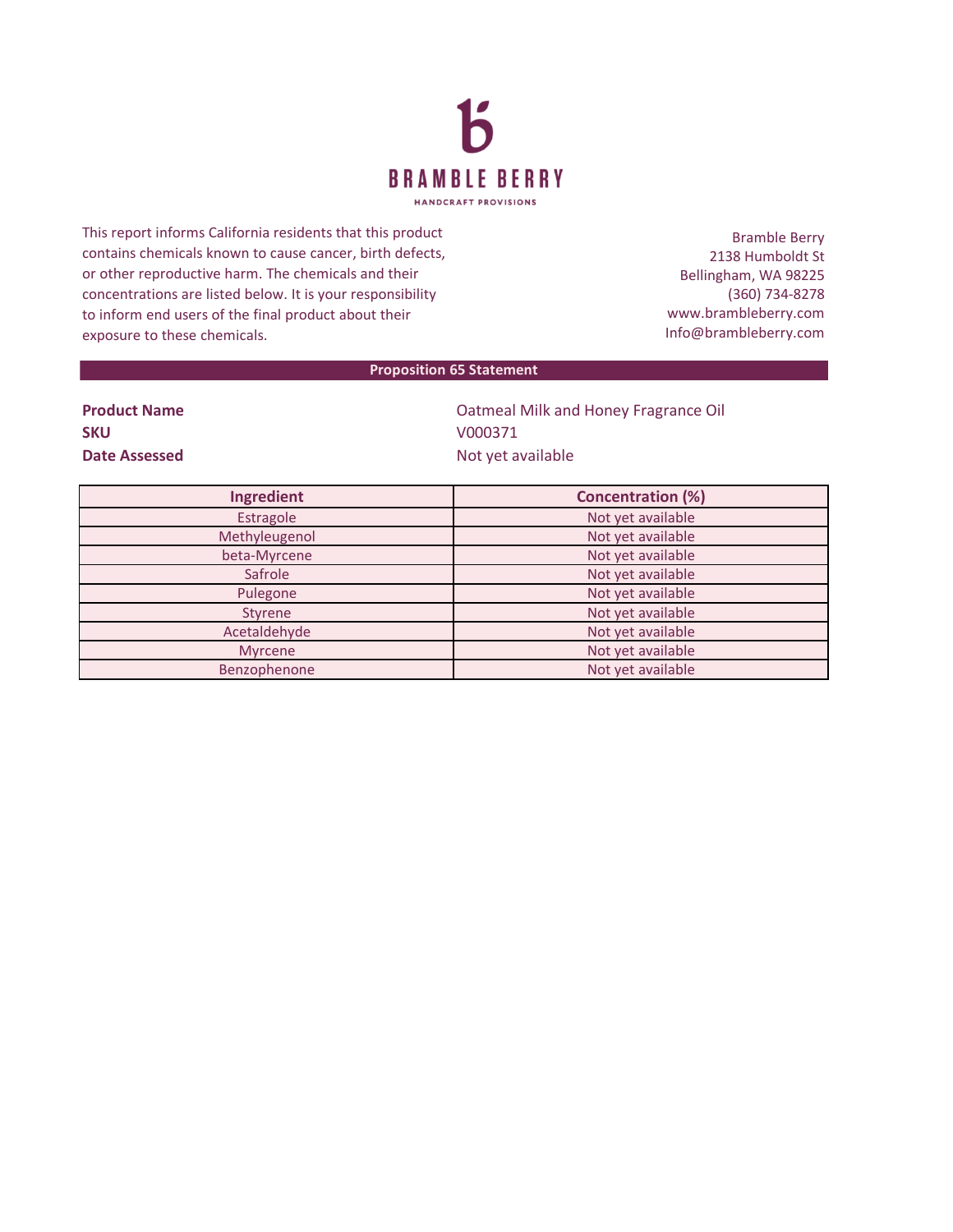

This report reflects the safe usage rates for this fragrance formula based on the International Fragrance Association (IFRA) 48th Amendment standards. IFRA reviews thousands of ingredients and issues guidelines for their usage, or bans the use of certain ingredients.

Bramble Berry 2138 Humboldt St Bellingham, WA 98225 (360) 734-8278 www.brambleberry.com Info@brambleberry.com

## **IFRA Statement - 48th Amendment**

**SKU** V000371 **Dated Assessed** 2/21/2018

**Product Name** Oatmeal Milk and Honey Fragrance Oil

| <b>Category</b> | Max. Usage (%) |
|-----------------|----------------|
|                 | 0.00           |
|                 | 1.10           |
|                 | 4.30           |
| 4               | 14.00          |
|                 | 7.00           |
| 6               | 0.00           |
|                 | 2.60           |
| 8               | 2.00           |
| 9               | 5.00           |
| 10              | 2.50           |
| 11              | 100.00         |

The IFRA Standards regarding usage restrictions are based on safety assessments by the Panel of Experts on the Research Institute for Fragrance Materials (RIFM) 48th Amendment, and are enforced by the IFRA Scientific Committee. Evaluation of individual fragrance ingredients are made according to the safety standards contained in the relevant section of the IFRA Code of Practice. It is your responsibility to ensure the safety of the final product with more testing if needed.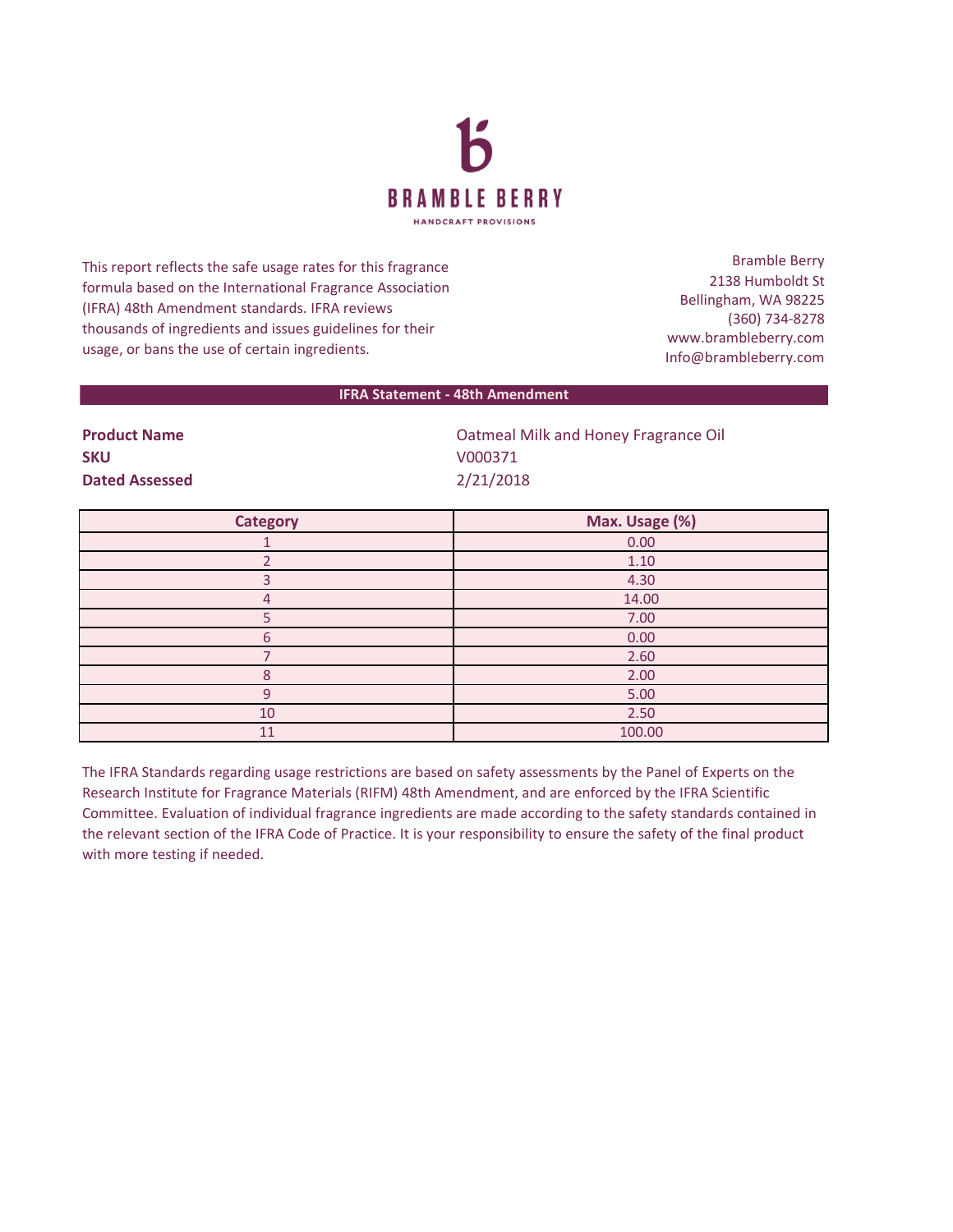

This report reflects the safe usage rates for this fragrance formula based on the International Fragrance Association (IFRA) 49th Amendment standards. IFRA reviews thousands of ingredients and issues guidelines for their usage, or bans the use of certain ingredients.

Bramble Berry 2138 Humboldt St Bellingham, WA 98225 (360) 734-8278 www.brambleberry.com Info@brambleberry.com

## **IFRA Statement - 49th Amendment**

**SKU** V000371 **Dated Assessed** 8/18/2021

**Product Name** Oatmeal Milk and Honey Fragrance Oil

| <b>Category</b>  | Max. Usage (%)    |
|------------------|-------------------|
| 1                | Not yet available |
| $\overline{2}$   | Not yet available |
| 3                | Not yet available |
| $\overline{4}$   | Not yet available |
| 5a               | Not yet available |
| 5 <sub>b</sub>   | Not yet available |
| 5c               | Not yet available |
| 5d               | Not yet available |
| $\sqrt{6}$       | Not yet available |
| 7a               | Not yet available |
| 7b               | Not yet available |
| $\boldsymbol{8}$ | Not yet available |
| $\overline{9}$   | Not yet available |
| 10a              | Not yet available |
| 10 <sub>b</sub>  | Not yet available |
| 11a              | Not yet available |
| 11 <sub>b</sub>  | Not yet available |
| 12               | Not yet available |

The IFRA Standards regarding usage restrictions are based on safety assessments by the Panel of Experts on the Research Institute for Fragrance Materials (RIFM) 49th Amendment, and are enforced by the IFRA Scientific Committee. Evaluation of individual fragrance ingredients are made according to the safety standards contained in the relevant section of the IFRA Code of Practice. It is your responsibility to ensure the safety of the final product with more testing if needed.